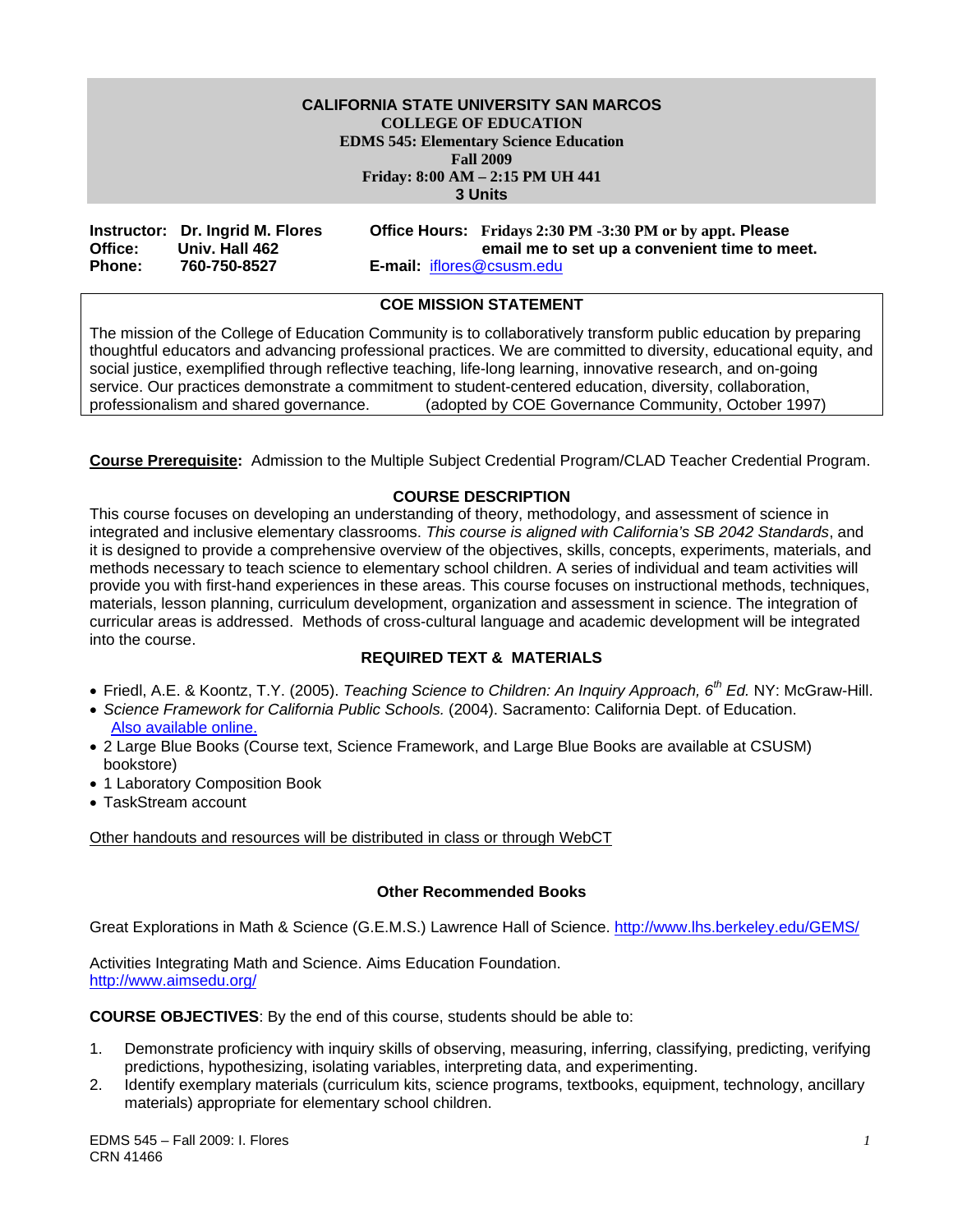- 3. Demonstrate knowledge and understanding of the California Science Framework, the California Science Content Standards, and the National Science Education Standards.
- 4. Demonstrate an understanding of the physical, earth and life science concepts included in the K-8 California Science Content Standards, and how to design lessons to teach the concepts.
- 5. Use the Learning Cycle model of instruction to teach science in a contemporary manner.
- 6 Use technology in elementary science teaching.
- 7. Demonstrate confidence in leading and performing investigations designed to teach science concepts, science process skills, and scientific attitudes.
- 8. Use authentic methods of assessment to evaluate learning of science concepts and processes.
- 9. Practice strategies to include all students in science (linguistically and culturally diverse, students with disabilities and other students with special needs).

## **INFUSED COMPETENCIES**

## **Special Education**

Consistent with the intent to offer a seamless teaching credential in the College of Education, this course will demonstrate the collaborative infusion of special education competencies that reflect inclusive educational practices.

## **Authorization to Teach English Learners**

This credential program has been specifically designed to prepare teachers for the diversity of languages often encountered in California public school classrooms. The authorization to teach English learners is met through the infusion of content and experiences within the credential program, as well as additional coursework. Students successfully completing this program receive a credential with authorization to teach English learners. (Approved by CCTC in SB 2042 Program Standards, August '02)

## **Technology**

This course infuses technology competencies to prepare candidates to use technologies, emphasizing their use in both teaching practice and student learning. Students are expected to demonstrate competency in the use of various forms of technology (i.e. word processing, electronic mail, WebCT 6, use of the Internet, and/or multimedia presentations). Specific requirements for course assignments with regard to technology are at the discretion of the instructor. Most assignments will be submitted in hard copy to the instructor, and some specific assignments will also be submitted on WebCT. Keep a digital copy of all assignments for use in your teaching portfolio.

You must use your WebCT email account for this class. The best way to contact me is by WebCT e-mail.

## **STUDENT LEARNING OUTCOMES**

#### **Teacher Performance Expectation (TPE) Competencies**

The course objectives, assignments, and assessments have been aligned with the CTC standards for the Multiple Subject Credential. This course is designed to help teachers seeking a California teaching credential to develop the skills, knowledge, and attitudes necessary to assist schools and districts in implementing effective programs for all students. The successful candidate will be able to merge theory and practice in order to realize a comprehensive and extensive educational program for all students.

#### **California Teacher Performance Assessment (CalTPA)**

Beginning July 1, 2008 all California credential candidates must successfully complete a state-approved system of teacher performance assessment (TPA), to be embedded in the credential program of preparation. At CSUSM this assessment system is called the CalTPA or the TPA for short.

To assist your successful completion of the TPA, a series of informational seminars are offered over the course of the program. TPA related questions and logistical concerns are to be addressed during the seminars. Your attendance of TPA seminars will greatly contribute to your success on the assessment.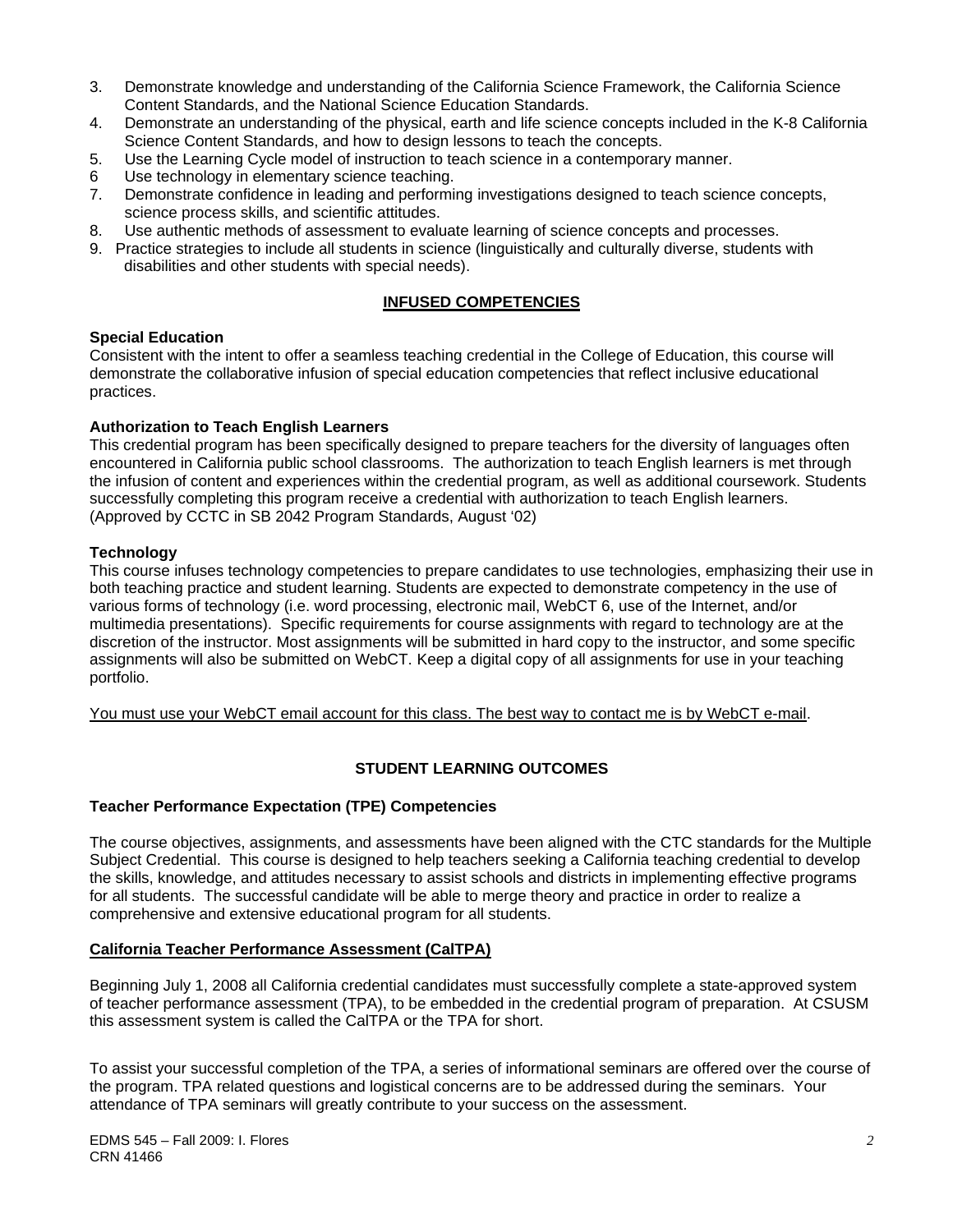Additionally, COE classes use common pedagogical language, lesson plans (lesson designs), and unit plans (unit designs) in order to support and ensure your success on the TPA and more importantly, in your credential program.

The CalTPA Candidate Handbook, TPA seminar schedule, and other TPA support materials can be found on the COE website provided at the website provided:

http://www.csusm.edu/coe/CalTPA/ProgramMaterialsTPA.html

## **COURSE POLICIES AND REQUIREMENTS**

## **Attendance Policy**

Due to the dynamic and interactive nature of courses in the College of Education, all students are expected to attend all classes and participate actively. Absences and late arrivals/early departures will affect the final grade. At a minimum, students must attend more than 80% of class time, or s/he may not receive a passing grade for the course at the discretion of the instructor. Individual instructors may adopt more stringent attendance requirements. Should the student have extenuating circumstances, s/he should contact the instructor as soon as possible.

For this class, **if you are absent 1 class session, your highest possible grade is a "B". If you are absent 2 class sessions, your highest possible grade is a "C+". Late arrivals and early departures** will lower your course grade. For every two times that you are late and/or leave early, your course grade will be lowered by one letter grade. If you have an emergency, or very extenuating circumstances, please see the instructor to make arrangements accordingly. Absences do not change assignment due dates. If you find that you cannot attend class due to an emergency or very extenuating circumstances, email any due assignments by the start of the class session it is due. NOTE: With few exceptions, late assignments will not be accepted.

#### **Writing Requirement**

In keeping with the All-University Writing Requirement, all courses must have a writing component of at least 2,500 words (approximately 10 pages), which can be administered in a variety of ways.

#### **Computer Use During Class Sessions**

You are welcome to use a laptop computer in class when working on class assignments, for example. However, you will need to save checking email or other personal computer use for time outside of class. Most students find it disruptive when they are focusing on class activities or listening to presentations and can hear keyboarding in the classroom. Your kind consideration is greatly appreciated by all!

#### **Person-First Language**

Use "person-first" language in all written and oral assignments and discussions (e.g., "student with autism" rather than "autistic student"). Disabilities are not persons and they do not define persons, so do not replace personnouns with disability-nouns. Further, emphasize the person, not the disability, by putting the person-noun first.

#### **Students With Disabilities Requiring Reasonable Accommodations**

Students are approved for services through the Disabled Student Services Office (DSS). This office is located in Craven Hall 5205, and can be contacted by phone at (760) 750-4905, or TTY (760) 750-4909. Students authorized by DSS to receive reasonable accommodations should meet with their instructor during office hours or, in order to ensure confidentiality, in a more private setting.

## **CSUSM Academic Honesty Policy**

"Students will be expected to adhere to standards of academic honesty and integrity, as outlined in the Student Academic Honesty Policy in the CSUSM University Catalog. All written work and oral assignments must be original work. All ideas/materials that are borrowed from other sources must have appropriate references to the original sources. Any quoted material should give credit to the source and be punctuated with quotation marks.

Students are responsible for honest completion of their work including examinations. There will be no tolerance for infractions. If you believe there has been an infraction by someone in the class, please bring it to the instructor's attention. The instructor reserves the right to discipline any student for academic dishonesty in accordance with the general rules and regulations of the university. Disciplinary action may include the lowering of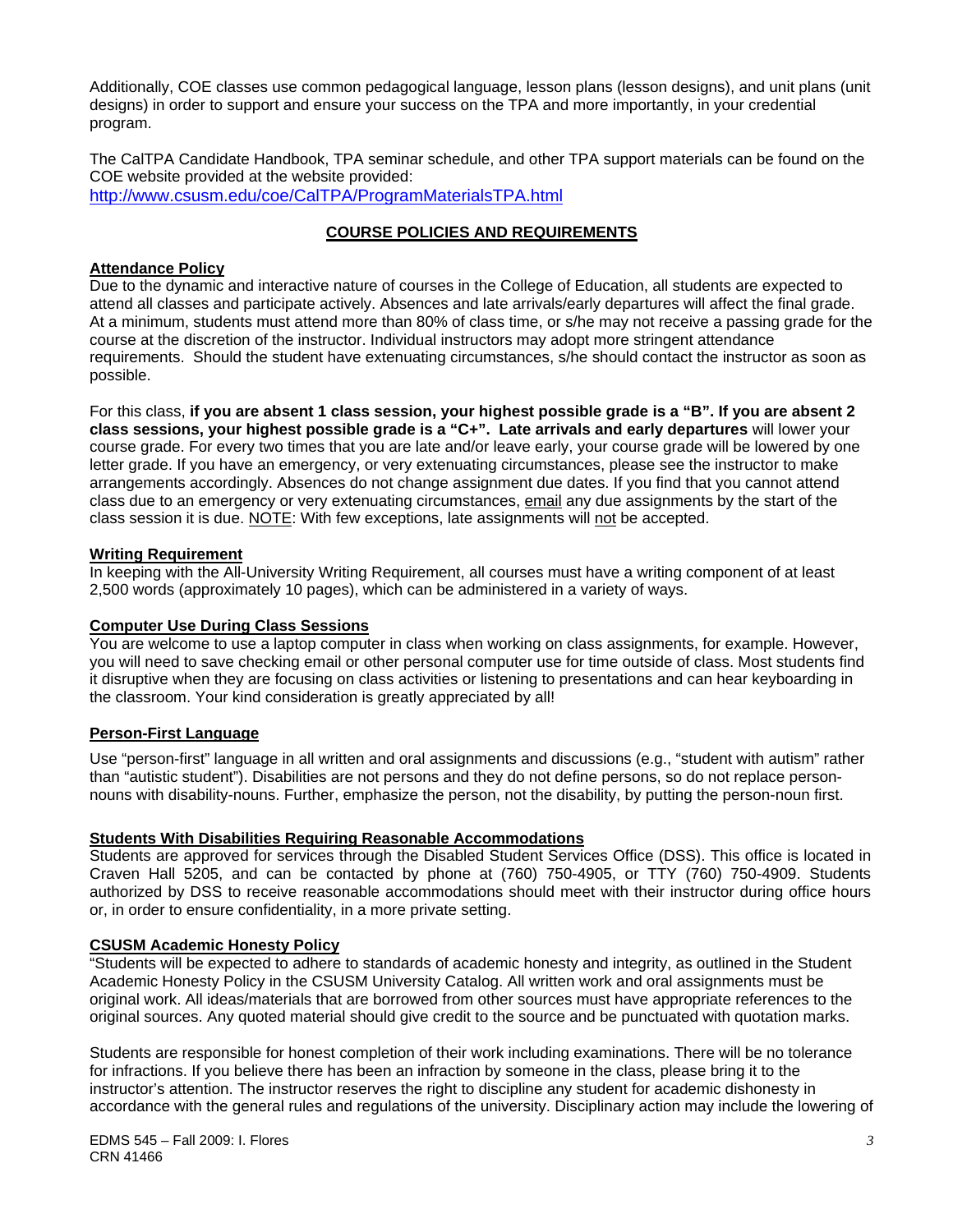grades and/or the assignment of a failing grade for an exam, assignment, or the class as a whole." In addition, all incidents of academic dishonesty will be reported to the Dean of Students.

## **Plagiarism**

It is expected that each student will do his/her own work, and contribute equally to group projects and processes. Plagiarism or cheating is unacceptable under any circumstances. If you are in doubt about whether your work is paraphrased or plagiarized, see the Plagiarism Prevention for Students website

http://library.csusm.edu/plagiarism/index.html. If there are questions about academic honesty, please consult the University catalog.

## **COURSE TOPICS OUTLINE**

- $\mathcal$  The Nature of Science
- $\in$  The Learning Cycle Model of Teaching
- " Learning Cycle Science Lesson Demonstrations
- $\mathcal P$  Writing Objectives for Student Learning
- $\infty$  Developing Essential Questions
- " Writing Science Concept Definitions
- " CA Science Content Standards Grades K-8
- " California Science Framework
- $\in$  SDAIE Strategies in Science: Teaching Science to English Learners
- $\in$  Infusing Writing Activities in Science Lessons
- $\degree$  Science Curriculum Kits and State Approved Texts
- $\degree$  Science Process Skills and Scientific Attitudes
- $\infty$  Current Issues in Science Education
- $\in$  Infusing Technology into Science Teaching
- $\mathcal{F}$  Authentic Assessments in Science
- " Science Projects, Student Research, Science Fairs
- $\in$  Safety in the Science Class
- $\in$  Inclusion and Teaching Science to Students with Special Needs
- $\infty$  Concept Mapping
- $\in$  Benchmarks and the National Science Education Standards

## **COURSE ASSIGNMENTS/LEARNING OUTCOMES**

Each written assignment is expected to have a clear organizational presentation and be free of grammar, punctuation and spelling errors. There will be a reduction in points for the above mentioned errors. Late assignments are not accepted. Prepare carefully for class, and be ready to discuss readings and assignments thoughtfully. Note the Description of Exemplary Students at the end of this syllabus.

| 1. Active Participation and Collaboration (all or nothing credit given)             | 10%    |
|-------------------------------------------------------------------------------------|--------|
| 2. Concept Maps (2) - Individual                                                    | 15%    |
| 3. California Science Framework and Standards Tasks and Presentation - Indiv. & Grp | 10%    |
| 4. Learning Cycle Hands-on Science Lesson Design & Presentation - In pairs          | $30\%$ |
| 5. Learning Cycle Lesson Reflections- Individual                                    | 10%    |
| 6. Science Fair Exploratorium Lesson and Presentation - Group                       | 15%    |
| 7. Learning Cycle Lesson Drawings and Explanations (5% each part) – Individual      | 10%    |

**NOTE***:* Each student is responsible for ensuring that assignments are submitted correctly and on time.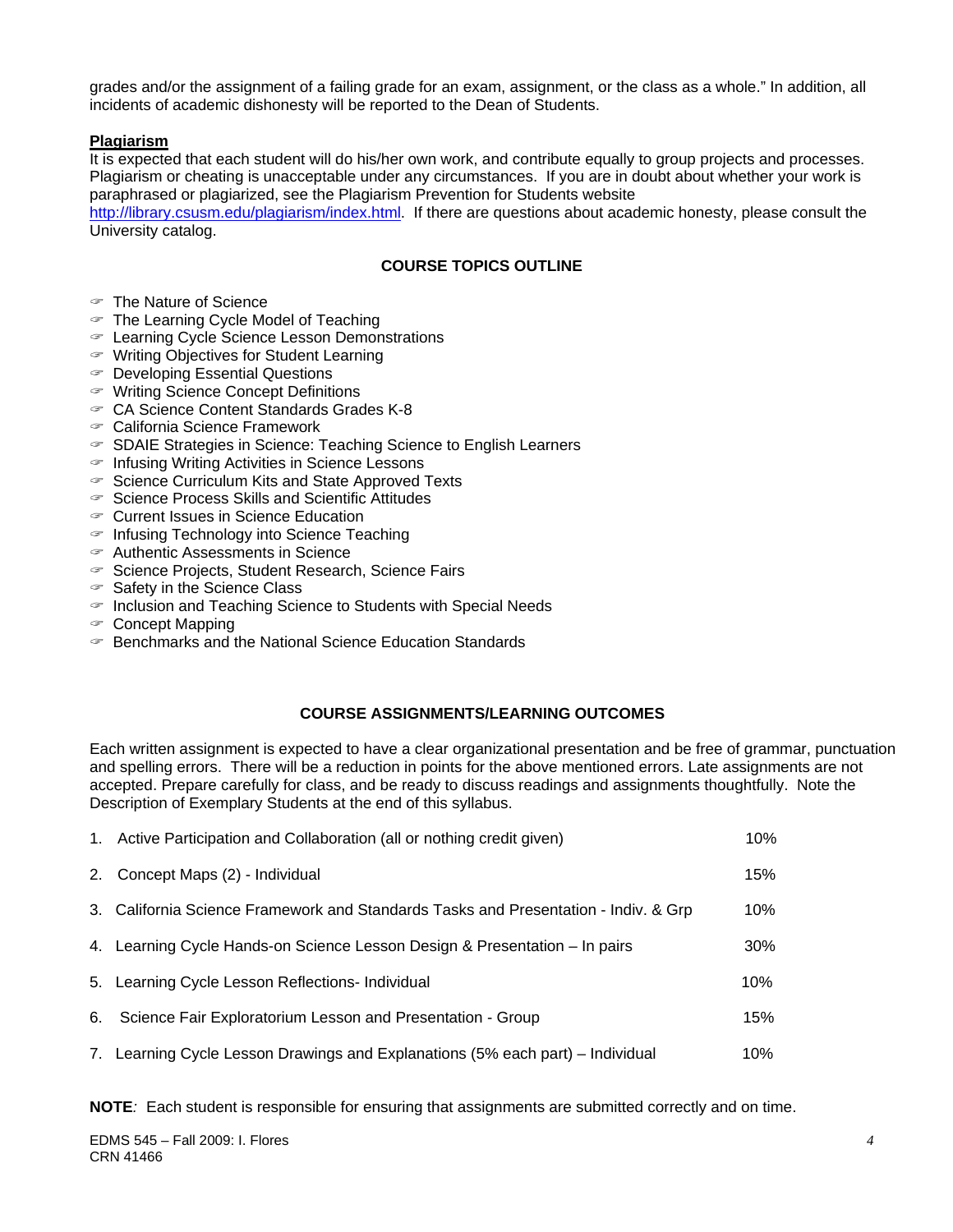All assignments will be submitted in hard copy at the start of class (per course schedule), and some specific assignments will also be submitted electronically to WebCT as class resources. Keep a digital copy of all assignments for your credential program electronic portfolio.

## **DESCRIPTIONS OF ASSIGNMENTS**

## **1. Active Participation and Collaboration - 10% (**all or nothing credit)

Teacher education is a professional preparation program and students will be expected to adhere to standards of dependability, professionalism, and academic honesty (refer to rubric attached to this syllabus). Grading will include a component of "professional demeanor." Students will conduct themselves in ways that are

- generally expected of those who are entering the education profession, including the following:
	- On-time arrival to all class sessions and attendance for the entire class period
	- Advance preparation of readings and timely submission of assignments
	- A positive attitude at all times
	- Active participation in all class discussions and activities
	- Respectful interactions and courteous language with the instructor and other students in all settings
	- Carefully considered, culturally aware approaches to solution-finding

**Class Discussions and Participation:** Students will engage in active learning each class session, and will be expected to actively participate. You may loose points for lack of participation based on the following criteria:

- Do you participate in class discussions productively, sharing your knowledge and understandings?
- Do you interact productively with your peers, taking on a variety of roles (leader, follower, etc.)?
- Do you contribute appropriately to group work—do you "do your share"?
- Are you able to accept others' opinions?
- Are you supportive of others' ideas?
- Do you support your peers during their presentations?
- Can you monitor and adjust your participation to allow for others' ideas as well as your own to be heard?

## **2. Concept Maps (Individual) - 15%**

Each class session, you will be required to complete the assigned readings according to the Course Schedule located in this syllabus. You should read the chapters to develop an indepth understanding of the science content.

The assigned readings provide an important foundation for your increasing understanding of both science content and how to effectively teach science. To further aid you in remembering the readings and assist you with meaningful class participation, you are asked to respond to the reading assignments with concept maps. **You will be required to complete two (2) Concept Maps during the course (based on your choice of which three chapters from the assigned readings listed in the Course Schedule)**. Concept mapping skills and procedures will be taught in class (Session 2) and your concept maps must follow the protocols taught in class.

Concept maps will be due at the beginning of class time on the assigned dates. You will only receive credit points if concept maps are completed by the start of class on date indicated in the course schedule. You must use a Big Blue Book for both Concept Maps. Spiral paper inserted in Blue Books will not be accepted.

Both Concept Maps should include ALL major concepts discussed in **one** chapter. Do not include information from the investigations, only the science content. All concepts should be enclosed in an oval, with linking verbs connecting at least two ovals in a hierarchical manner.

Each concept map has a possible total of 9 points:

For each Concept Map, (a) indicate on each page of your Large Blue Book the title of the Chapter you are outlining, and (b) write your name and date at the top of each page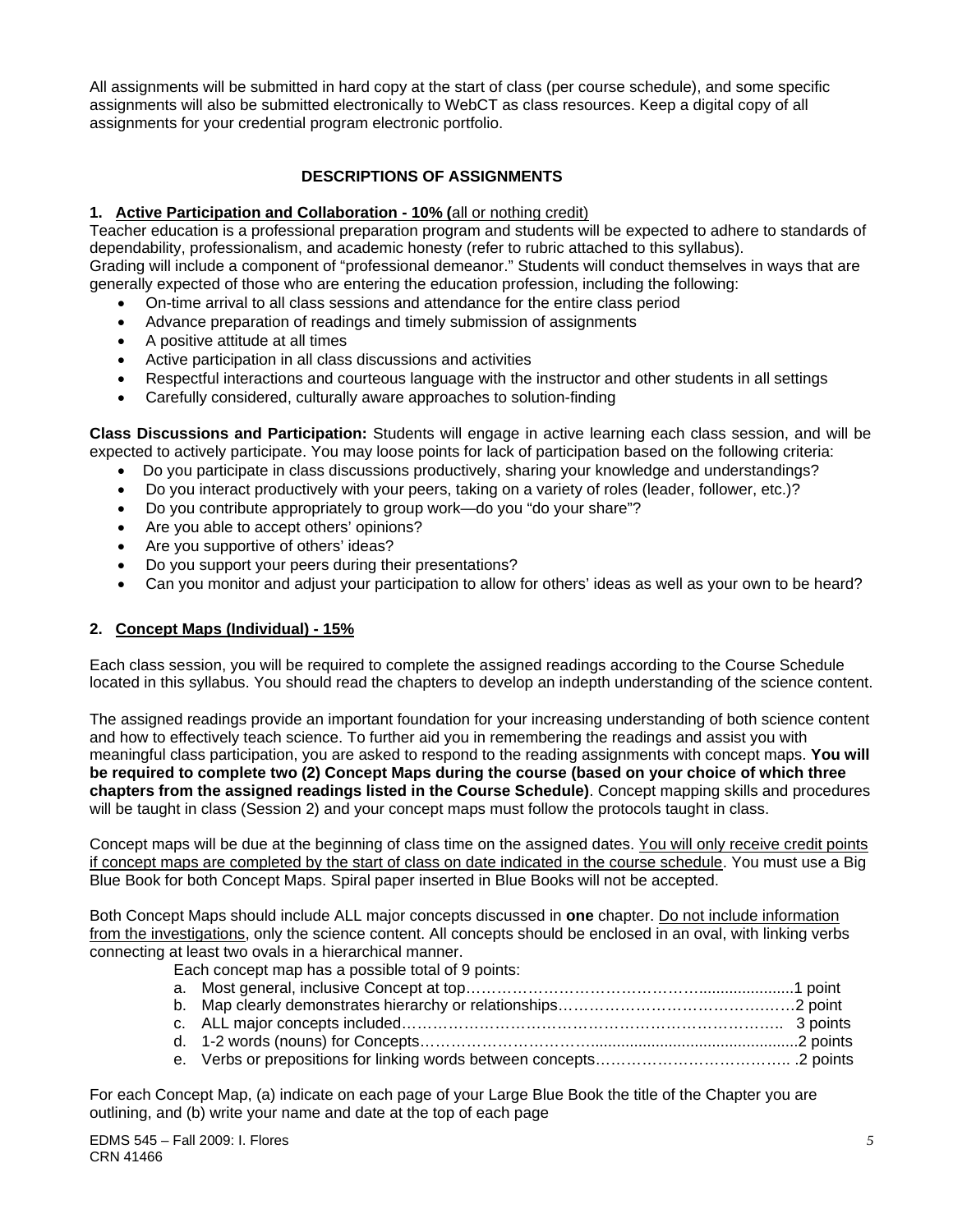## **3. California Science Framework and Standards Activity - 10%**

 Purpose of the assignment: To read a portion of the California Science Framework and the Standards for an assigned grade level. You will write your individual response to the readings. Then you will work with your partner to prepare and do a presentation to the class. It is essential for you to do the reading and the write-ups BEFORE you meet with your partner.

## **3a. Task I: Framework summary response: (Individual) – 5 pts**

- Read the first part of the California Science Framework, up to page 22. This includes Board Policy, the Introduction and Chapters One and Two.
- Think about the reading holistically.
- Type about a page, in your own words, that answers these questions: What were the most important ideas addressed in the reading? How does science teaching differ from instruction in other subjects? What are the most important elements of a strong science instructional program? Come to the next class session (#2) prepared to discuss the questions and turn in your answers.

## **3b. Task II: Grade level Science standard response: (Individual) – 10 pts**

 Using the standard for your chosen grade, pick a line item from physical science, life science, and earth science. For each one, come up with a brief description of an activity that children in that grade can do that also addresses one of the Investigation and Experimentation standards for the grade. You should end up with three sections, each of which includes a content line (physical, life, or earth science), an Investigation and Experimentation line, and a one or two sentence description of an activity that combines the two. The whole thing should be about a page. See an example on the next page. Due date: class session 2.

#### **3c. Task III: Team preparation and presentation – (In class with your team)** – **10 pts You will be given 30-40 minutes of class time to work with your partner.**

 Get together with your team. Look at the activities that you both wrote up for Activity 3b (Task II). Choose one activity.

- assessment plan, and a brief description of the activity). Neatly put it on chart paper so it can  $\triangleright$  As a team, write up a lesson sketch/description for the activity (with a lesson title, science content and Investigation and Experimentation standards, learning objectives, an be easily presented to the class. Make sure you quote the standards on which your lesson plan is based.
- $\triangleright$  As a team, come up with a brief overview of the Science Standards for your grade. Don't try to give us every single line of the standard. Summarize it in such a way that we see generally what students are supposed to learn in physical, earth, and life science and in investigation and experimentation in that grade. On chart paper, list the competencies indicated in the Science Standards for your grade
- $\triangleright$  In 8 minutes or less, present your lesson plan sketch and standards overview to the class. Be prepared to explain why your lesson activity represents really good science for kids.
- $\triangleright$  Your grade for this assignment will be based on the content and quality of your presentation, and on the level of collaboration with your team.

## **Sample Response to Assignment 3b**.

#### Grade Four

#### Physical Science

1b. Students know how to build a simple compass and use it to detect magnetic effects, including the Earth's magnetic field

#### Investigation and Experimentation

6f. Follow a set of written instructions for a scientific investigation.

## Activity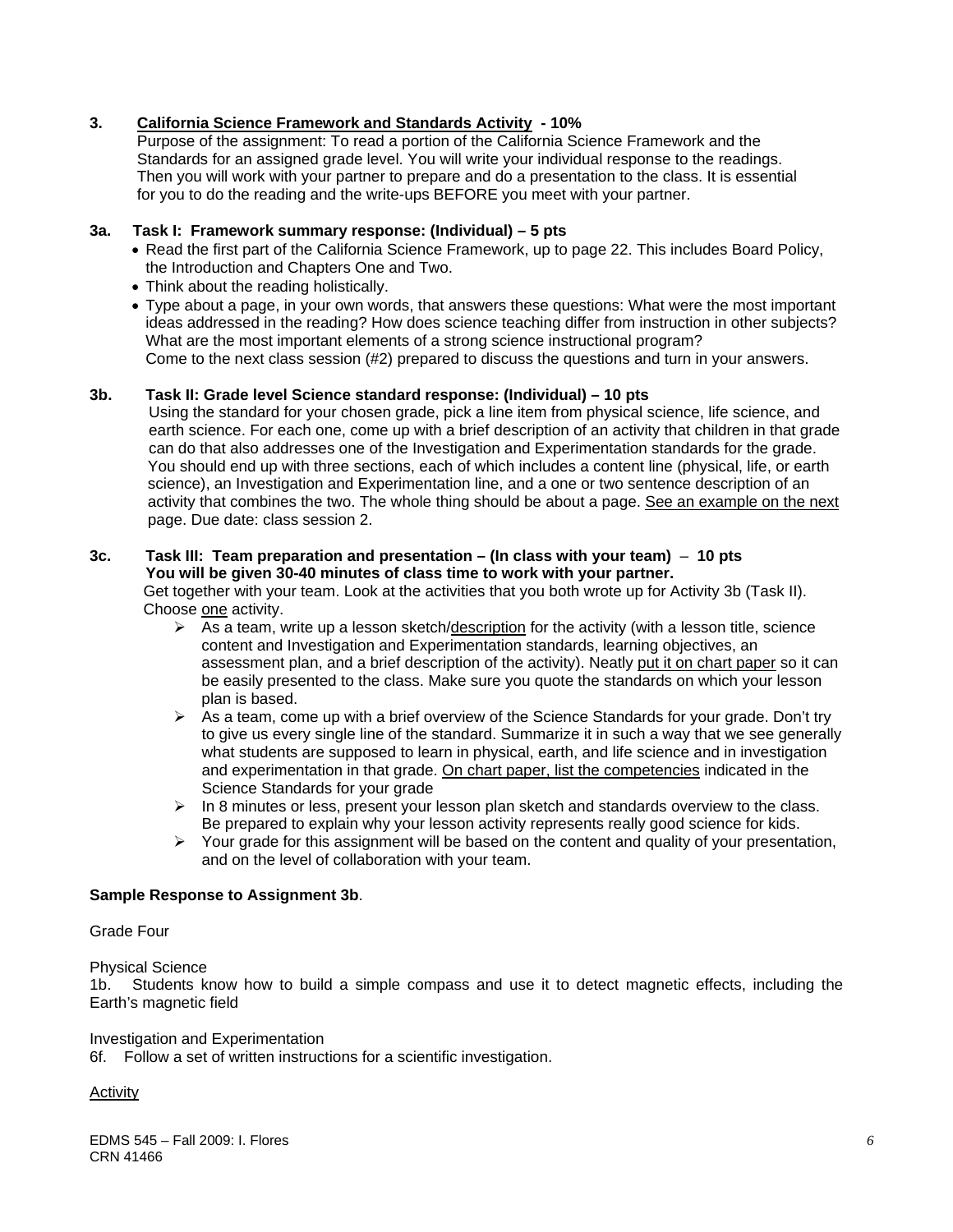Following directions from the Internet, the students will work in partner pairs to build compasses, using paper cups, thread, a needle and a magnet. They will observe and record the action of the compass indoors and outdoors, and in proximity to various objects.

#### Life Science

2c. Students know decomposers; including many fungi, insects, and microorganisms, recycle matter from dead plants and animals.

Investigation and Experimentation

6c. Formulate and justify predictions based on cause-and-effect relationships.

#### Activity

 the progress of the mold in various circumstances (if the bread is left in the open air, if the bread is in a The students will predict the growth of mold on bread that has no preservatives. They will observe and record closed sandwich bag, etc.)

#### Earth Science

5c. Students know moving water erodes landforms, reshaping the land by taking it away from some places and depositing it as pebbles, sand, silt, and mud in other places (weathering, transport, and deposition).

#### Investigation and Experimentation

6b. Measure and estimate the weight, length, or volume of objects.

#### Activity

In groups of four, students will create landforms (using common dirt) on cookie sheets. They will add measured amounts of water to their landforms, and will collect and measure the dirt that runs off.

#### **4. Learning Cycle Hands-on Science Lesson Plan & Presentation - 30%**

(Due on assigned day for the lesson per course schedule)

 Purpose: To develop and teach a particular kind of a science inquiry lesson that teaches both science thought processes and science content.

 Students will lead hands-on science lessons during class. The lessons should (a) model inquiry teaching and learning (b) be based on strong essential questions, (c) be content-understandable, and (d) be based on the CA Science Content Standards. *Differentiated strategies for English language learners, students with special needs and GATE students as well as technology integration are required components of this assignment.*

 You will work in groups of two (partners TBD in class) to lead a science lesson based on the Learning Cycle Model of Instruction. You will prepare and teach this lesson to your classmates. Each team will be assigned a specific science topic for which you will plan and teach the lesson. This topic will determine the grade level and California Science Standard your team lesson design will cover. Use activities from the textbook, Internet sites or other science resources. The team should teach the lesson as you would to elementary school students. Your classmates will not role-play elementary students, but will learn the science content and how to teach it. Treat your classmates as teachers, not elementary students. Each team will be allocated a maximum of 35 minutes of class time to teach their lesson.

 The lessons should follow the **Learning Cycle** Instructional Model (make sure that you include and explain all 3 stages in sufficient detail so that there is no doubt about how to plan and conduct your science lesson), must include hands-on activities, and should emphasize specific science concepts. The Exploration and Application phases of the Learning Cycle require different hands-on science activities using manipulatives. Before the lesson, write the essential questions about the lesson on the board (or project from your required PPT described below) for students to consider during the lesson. These questions should be **higher level questions** (application, analysis, synthesis or evaluation level) according to Bloom's Taxonomy.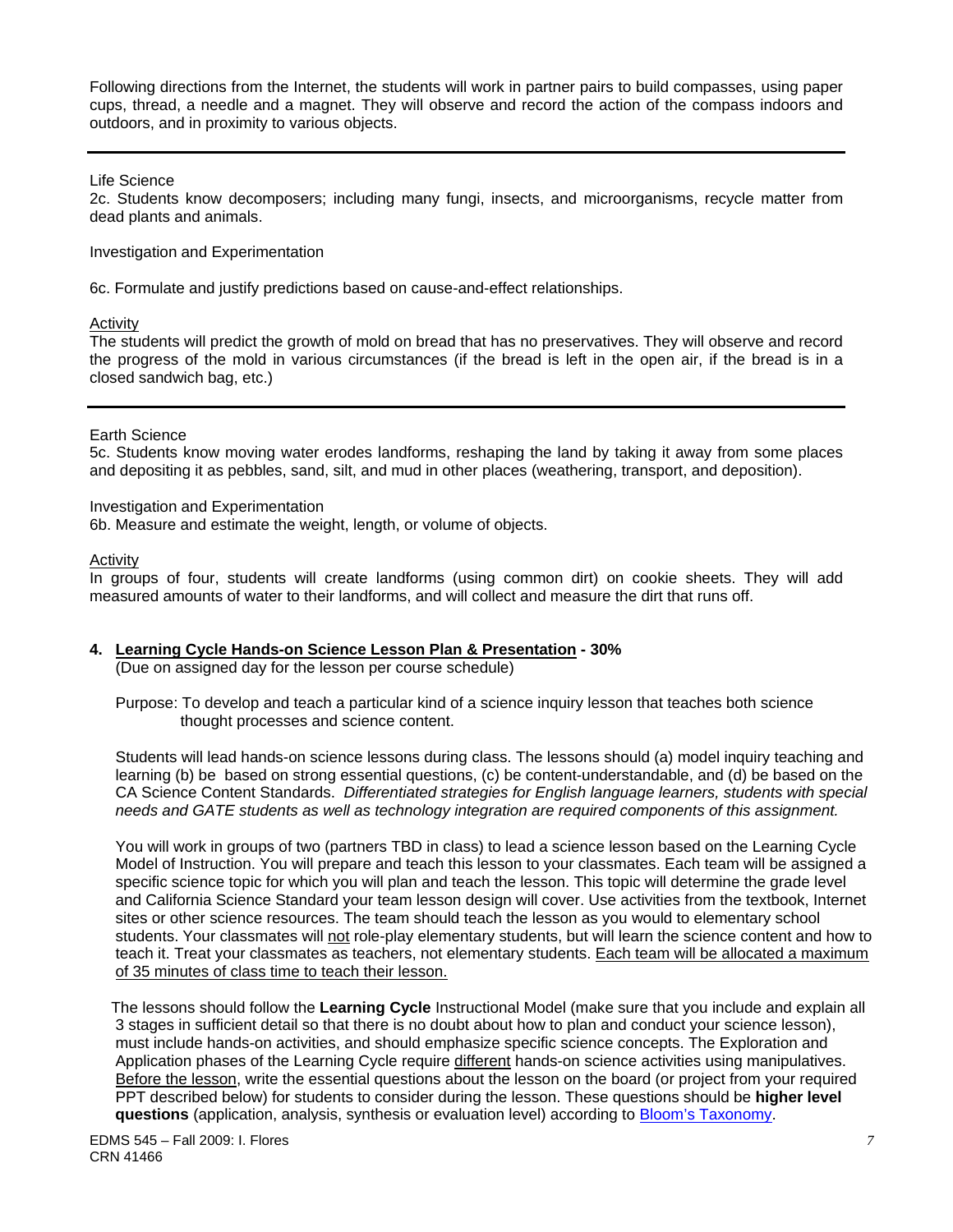**Begin Exploration with students making predictions/answering questions or accomplishing challenges**. Hands-on activities are NOT reading or completing worksheets (though they may require students to read something or complete lab observation sheets). You should take the activities "off of paper" and require students to use the science process skills with science manipulatives. **You need to know and demonstrate the stages of the Learning Cycle, or you will not be given credit for your lesson.**

 Be sure you understand the concepts you are emphasizing, and that you can explain them. The lessons should be developmentally appropriate for K-6, and should follow the NSTA Safety Guidelines. Your lesson plan should also identify and explain strategies for English language learners and adaptations for both students with special needs and for GATE students.

**Prepare a PowerPoint Presentation** to use in your lesson that is a strong overview of all your lesson design components. Include: Lesson title, grade level, content area and subject matter, state science standards, objectives, definitions of important science concepts in the lesson, essential questions, learning cycle phases, a briefly detailed explanation of the science content, assessment plan and criteria, accommodations/adaptations for ELs, GATE, SPED, and 3 everyday applications. Additionally, include a list of at least 3 interactive web sites (with short descriptions) that address the science topic and concepts through simulations, graphics and movies. You should have links to these web sites and show examples during the lesson. **Bring children's literature reflecting science concepts relating to your lesson topic to showcase.** 

Science Lesson Plan Document

- Prepare a comprehensive document that includes the information under Lesson Design Format (see pages 8-10 of this syllabus), making sure you include:
	- $\circ$  Your names at the top<br> $\circ$  All components in the I
	- All components in the Lesson Plan Format
	- o References and other required information at the end of the lesson plan.

IMPORTANT NOTE: At least three full days PRIOR to your presentation, email your complete lesson plan and your PowerPoint Presentation to me for review. Include all team members' names and the date you will present to the class in the email. After I email you back regarding possible needed changes and you make revisions, please post your revised lesson design and PPT on the appropriate thread in the WebCT discussion board for access by your classmates.

**On the day of your lesson presentation, please begin the lesson by turning in 1 hard copy of your lesson plan and data sheets to me. NOTE: Please provide the lesson plan and data sheets in stapled form unstapled lesson plans will not be accepted.** 

**You should also give me copies for each team member of the Lesson Plan Rubric available in the "Science Assignments Rubrics" folder of your WebCT homepage.** 

## **Lesson Plan Elements**

**Lesson Title**: *What is the title of your lesson?* 

**Grade Level**: *What is the grade level of your lesson?* 

**Content Area**: *Example: Life Science, Physical Science or Earth Science* 

**Subject Matter**: *Example: Heat Transfer, Plant Reproduction, The Digestive System, etc* 

**Time period for the learning experience**: *How long will the lesson be?* 

**California Science Content Standards**: *Include at least 1 science area (life science, physical science, or earth science) standard and 1 Investigation/Experimentation standard.* 

**Lesson objective(s) based on the content standards**: What do you want students to be able to do?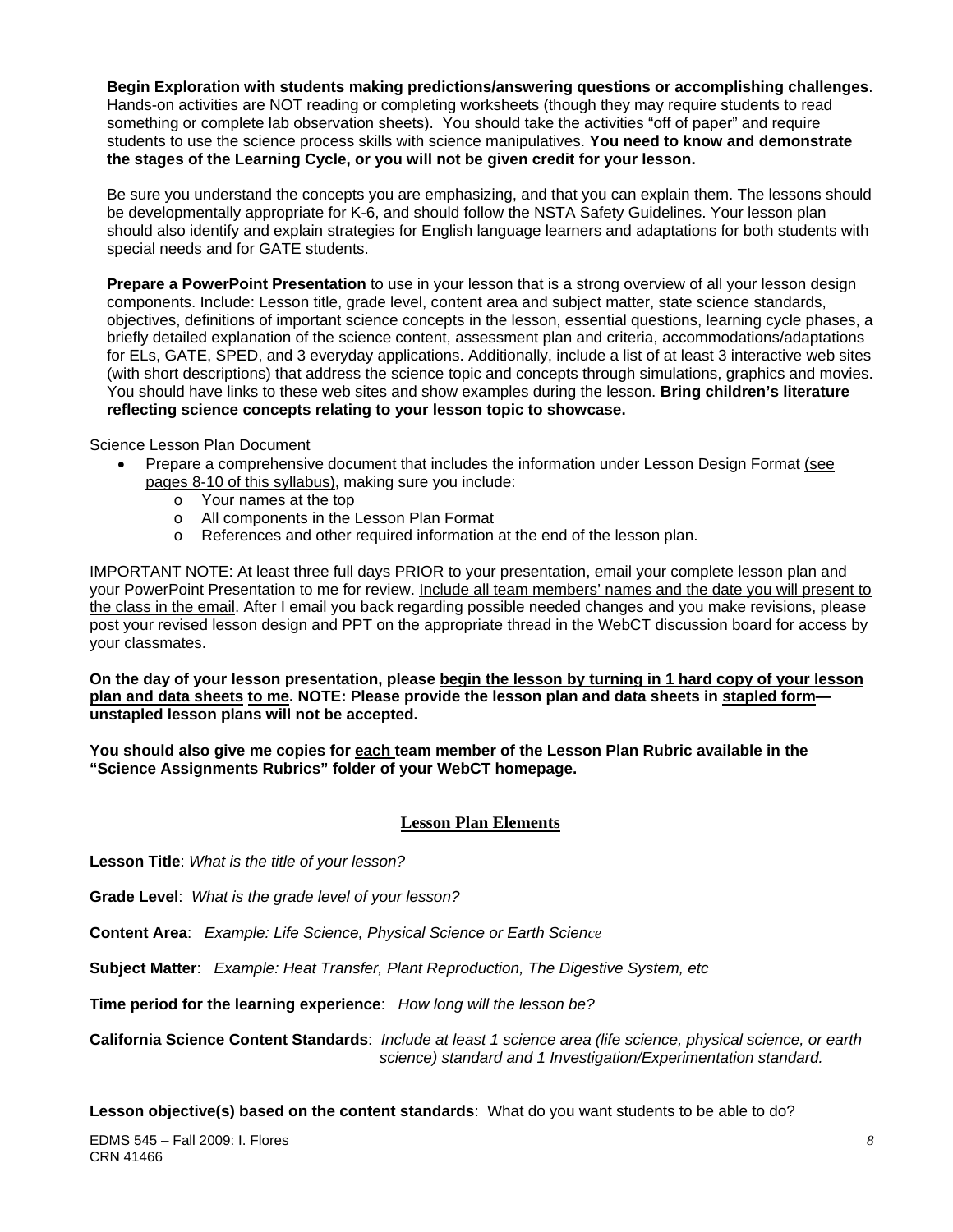Write in complete sentences. Use an action verb and explain how students will demonstrate their new knowledge and understanding. Example: "The student will demonstrate understanding of \_\_\_\_\_\_\_\_\_\_\_\_." Or, "The student will be able to \_\_\_\_\_\_\_\_\_\_\_\_

**Science Concept(s):** What Big Idea(s) are you trying to teach? Do NOT say "The students will \_\_\_\_." (That is an objective, not a concept.) *Example: Electricity is a form of energy generated by the flow of electrons through*

 *a conducting substance.* 

 **Essential Questions**: List at least two essential questions specific to the concept that you want students to be able answer during the lesson. What is it that students should be able to answer by having successfully participated in your lesson? These are based on the BIG Ideas (tied to the learning objectives) of your lesson to focus student learning and should be high order questions (see Bloom's Taxonomy).

> *Examples: How does sound travel? (Also: Explain how sound travels.) How is frequency related to the volume of a sound? How can you prove that air is a real substance that occupies space?*

**Class Description -** For the purpose of this assignment, the class description must include English Language Learners, Special Education Students and GATE students

> *Type of class (self contained, subject specific), time of year, general background of students learning in relationship to new learning (challenges and prior learning)*

*English Learners: Special education: GATE student: Regular education:* 

#### **Developmental needs of the students at this age**

*Learning needs and developmental, age-appropriate skills needed by your students based on grade level.* 

**Student Groupings**: *How will you group students for instruction?* 

**Materials/Resources/Technology:** *What does the teacher need? What do the students need?* 

#### **Assessment Plan**

**Note:** Goals/objectives that will be assessed are based on the content standards and are tied to the Big Ideas (concepts) in your lesson.

 *Types of assessment: Prior knowledge (pre assessment), Formative (progress monitoring), Summative (final product)* 

 *Description and Purpose of the Assessment:* 

 *Feedback strategies: How students will be informed of specific successes and challenges?* 

 *Description and Purpose of Differentiated/Adapted Assessment Methods for:* 

• *English Learners* 

*.*

- *Learners with Special Needs* 
	- *Learning Disability*
	- *Physical Disability*
- *GATE Students/Advanced Learners/Accelerated Learners*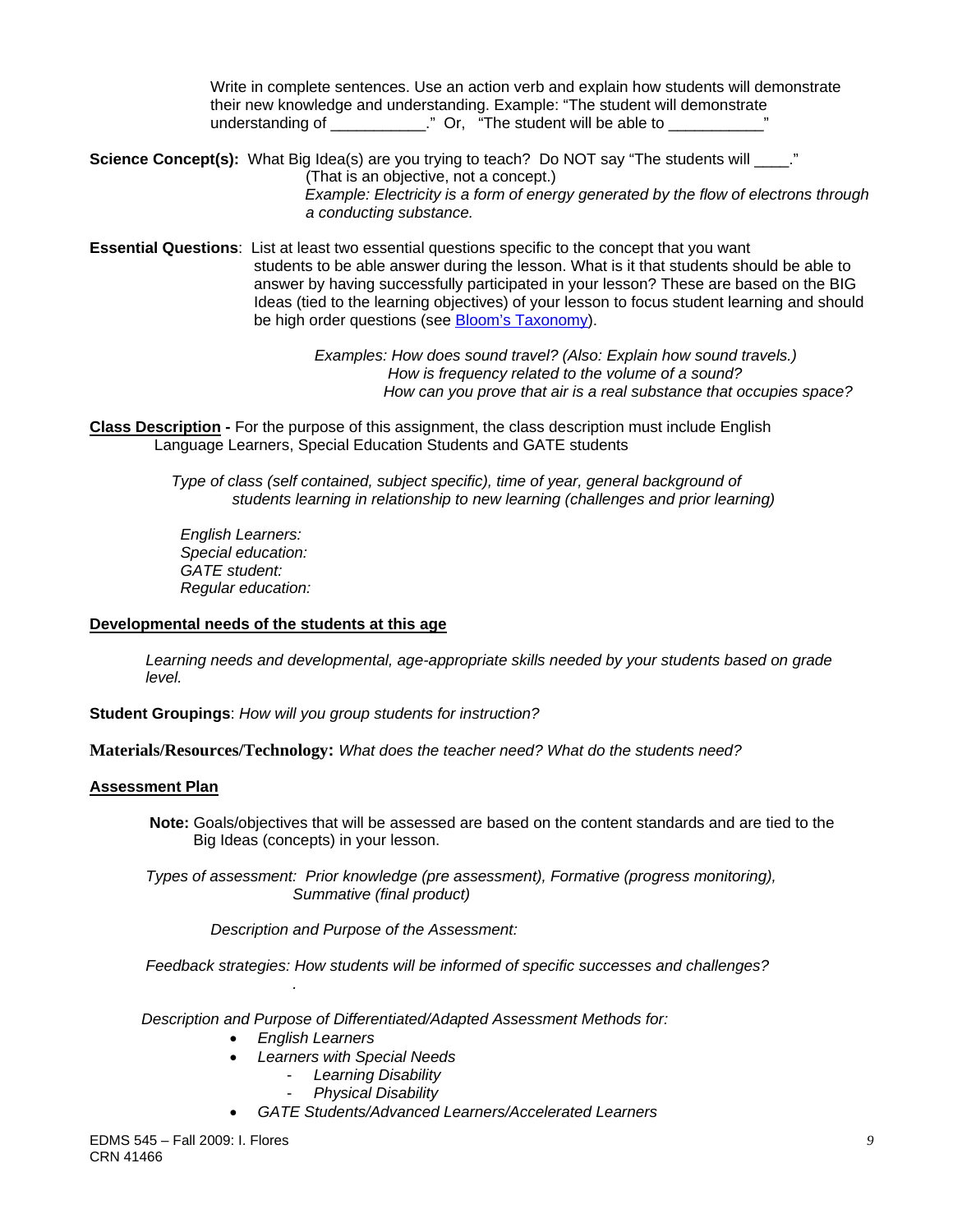*How assessment results will be used to inform instruction:* 

## **Criteria for Assessment**

 *succeeded?* **NOTE:** Criteria are based on the science content standards and the learning goals/objectives in *What criteria will you use to grade the assessment? How will you know if a student has successfully completed the assessment and accomplished the learning goals? What will they do to show you they have*  your lesson.

## **Lesson Procedures/ Instructional Strategies**

what the students will do. Explain the procedures thoroughly for each phase of the Learning Cycle. Include what the teacher will do and

**Engagement:** How will you focus/motivate students during this anticipatory set?

## **The Learning Cycle:**

- a) **Exploration:** (Begin with students making predictions; then have a hands-on SCIENCE activity.)
- b) **Concept Invention** (Make sure students share and discuss data and ideas in the first part of this stage):
	- 1. Students share their ideas, data, knowledge and questions gathered from Exploration phase.
	- 2. Teacher introduces students to new terms, new information and provides further explanations of science concepts.
- c) **Concept Application** (Should be a 2<sup>nd</sup> hands-on SCIENCE activity that extends students' thinking and learning from the two previous phases.

#### **Also include at the end of the Lesson Plan document:**

 **(Special Education and GATE students)** *How will you differentiate and/or accommodate instructional*  **Instructional Adaptations and/or accommodations for ELL students and for students with special needs**  *strategies and activities for EACH of these student populations?* 

**Science Content Background:** 1-2 pgs minimum summary of the science content background that **teachers** need to know to effectively teach the lesson (goes beyond lesson content knowledge a teacher needs to know).

**Web Sites**: At least 3 interactive relevant (K-8) science web sites with descriptions

## Three (3) Applications to everyday life and explanations

## **Two (2) examples of children's literature on your science topic-** BRING BOOKS TO CLASS

**References:** Title, author, publisher, year of all resources consulted for lesson plan concepts/ideas/activities.

## **For your lesson plan presentation:**

In addition to presenting your lesson to your cohorts, your group should be prepared to present a strong overview of your lesson plan using PowerPoint (given after your lesson presentation). For an exemplar of what elements your PPT should contain, a model will be provided on the "PowerPoint Presentations" folder on the home page of WebCT (refer to page 8 of this syllabus for what your PPT should contain.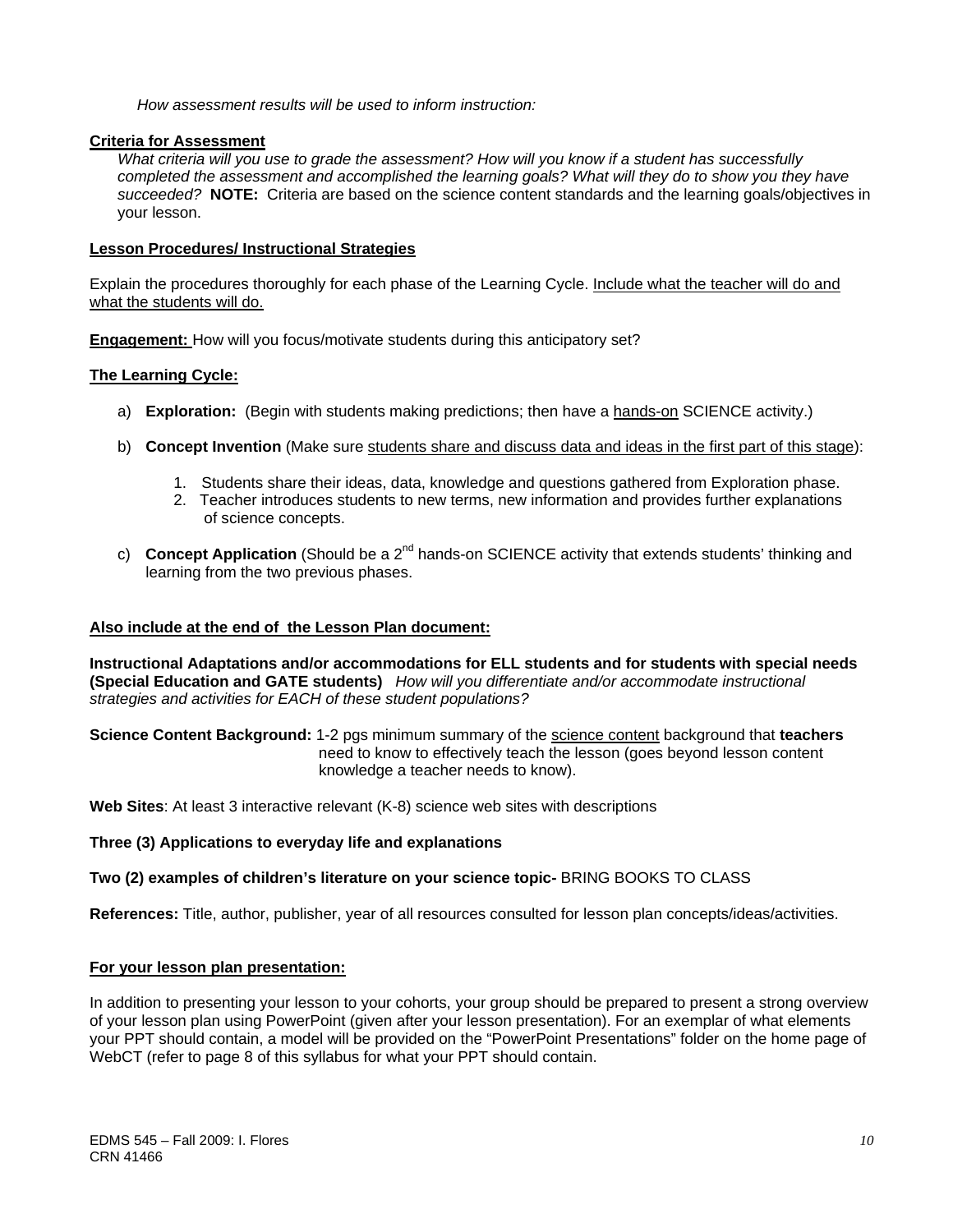**5. REFLECTIONS:** All discussion points should relate to lesson learning goal(s/objectives) and Big Ideas

## **Due the Class Session after Your Lesson Presentation – 10% total (10 pts each)**

## **A. Reflection on the Instructional Strategies of the Hands-on Learning Cycle Lesson Plan: 5%**

After teaching the lesson in class to your cohorts, <u>each</u> team member should write an individual reflection<br>(and turn it in at the <u>next</u> class session) addressing the following prompts:

content and student development?  *Why were the instructional strategies, student activities, and resources appropriate for this class based on* 

*content and student development? How did they address the developmental needs of these students?*

standards for students in this content area?  *How did they help the students make progress toward achieving the state adopted academic content* 

*standards for students in this content area? How were students able to understand & make connections between lesson content and the outside world?* 

*What are strengths and weaknesses in your instructional strategies, student activities and resources?* 

 *What are possible recommendations for improvement?* 

## **B. Reflection on the Assessment Methods of the Hands-on Learning Cycle Lesson Plan***: 5%*

After teaching the lesson in class to your cohorts, each team member should write an individual reflection (and turn it in at the next class session) addressing the following prompts:

- 1. Strengths and weaknesses in your general assessment methods: Prior knowledge (pre assessment)  *Formative (progress monitoring), Summative (final product)*
- *2. Strengths and weaknesses in your differentiated/adapted assessment methods: English Learners, Special Needs, GATE Students/Advanced Learners/Accelerated Learners*
- *. 3. Describe an alternative assessment based on the potential gaps in the students' learning.*

## **6. Science Exploratorium Lesson Plan & Presentation** (in pairs) – **15%**

Develop an inquiry activity that uses a discrepant event appropriate for elementary students. You will work in groups as assigned in class.

You will prepare a hands-on science lesson and poster about a discrepant event that leads to a science concept. You will present the lesson at an Elementary School Science Fair Exploratorium. The audience will be K-6 grade students at an elementary school to be identified later in the semester. Be sure you understand the concept(s) you are emphasizing, and that you can explain it. The activity should be developmentally appropriate, and should follow the NSTA Safety Guidelines. Prior to teaching the lesson, turn it in to your instructor for review. After teaching the lesson, turn in a copy of your Reflection. The activity should include hands-on tasks and should emphasize particular science concepts. The activity should allow students to explore, and then you will explain the concept behind the activity. Make sure you have a concept application activity(different than that used in the exploration activity) in case there is time available for students.

On the day of the fair, you will do the activity repeatedly (about 10 times) to teams of about 7 students.

#### **Type up an abbreviated group Lesson Plan (due a week before the Science Fair Exploratorium) with your names at the top and REFERENCES at the end of the lesson plan.**

- 1. Lesson title Create a "catchy" title that will attract and motivate students to engage in your activities.
- 2. Grade level
- 3. Content Area & Subject Matter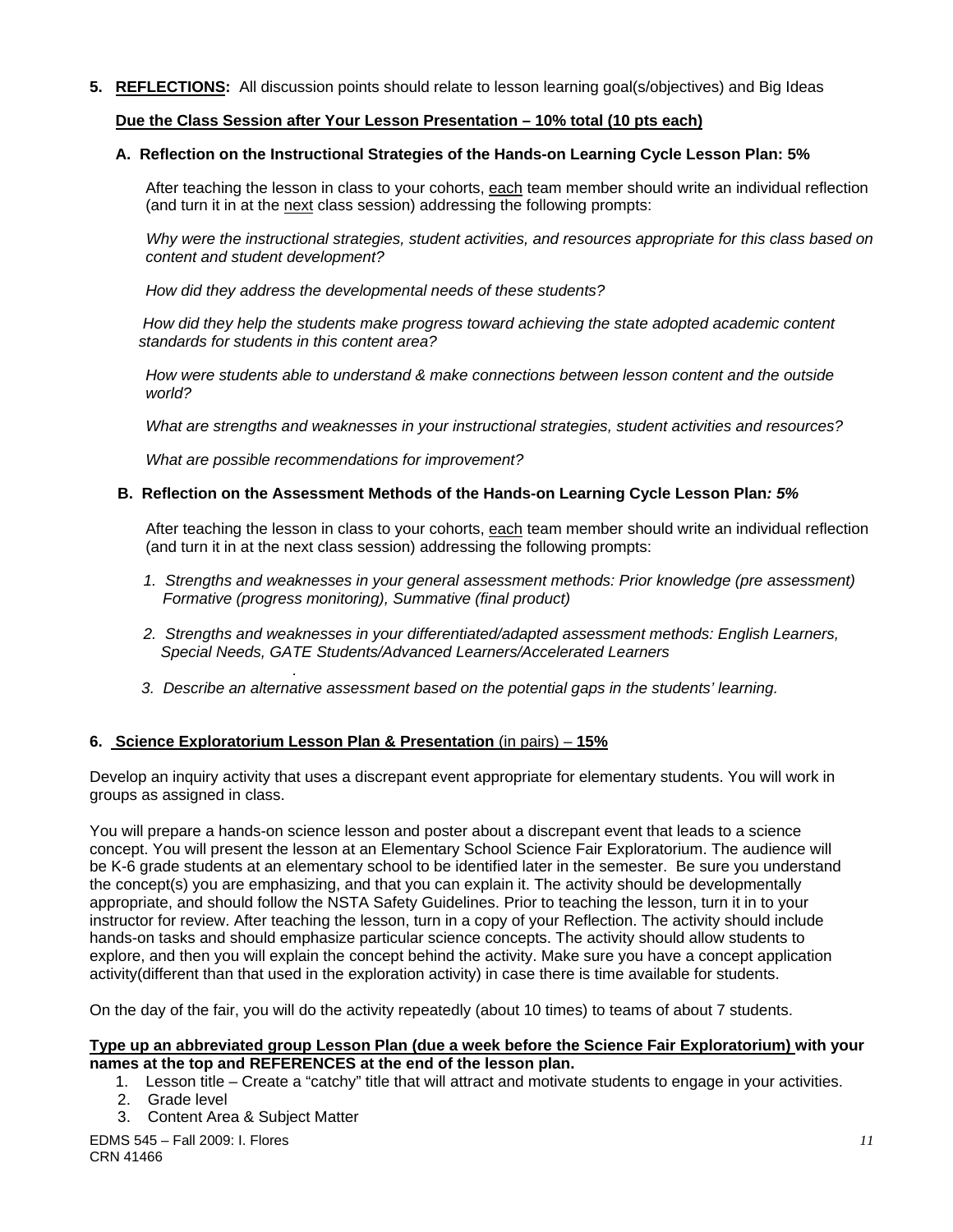- 4. Science Concept(s) you are teaching. Write it out in a complete sentence(s). Do not say, "The students will \_\_\_\_." (That is an objective, not a science concept.)
- 5. Essential Questions (ensure high order questions!)
- 6. 1-3 Learning (Behavioral) Objectives: The student will be able to \_\_\_\_\_\_\_\_\_\_ or, The SWDUO\_\_\_\_\_
- 7. California Science Content Standards addressed (both science content and I/E standards)
- 8. Materials and Resources (what the teacher needs; what the students need)
- 9. Exploration Activity
- 10. Concept Invention
- 11. Concept Application Activity
- 12. The Reflection (individual work and due the following class session) answering the following questions:
	- a. How did the children respond? (What did they say and do?)
	- a. How do the children's actions and responses demonstrate their level of understanding?
	- b. How did you (or can you) improve upon your lesson to facilitate understanding?

## **7. Learning Cycle Lesson Drawings and Explanations** (individual) **- 10% total**

## **LC Lesson Drawings – 5%**

In your Lab Book—Reserve the first 2 pages in your Lab Book for a **Title Page** and for a **Table of Contents**. After a given Learning Cycle presentation, you will make drawings (at least one per lesson) illustrating what you learned during the lesson. Number each drawing for each lesson (Drawing #1, #2, #3, etc.). **At the top of each page, write the date and title and number of the drawing**. **Label each of your drawings legibly, and clearly indicate the title of the lesson**. Be sure to pay attention during the lesson so that you have something to draw and a given drawing illustrates your understanding of the lesson. You must **legibly label**  parts of drawings. **Drawings should illustrate the major science concepts** that students were supposed to learn.

 **Each drawing will count 5 points towards your L.C. Lesson Drawings grade.** Drawings will be assessed based on the following criteria:

- • **Does the Drawing illustrate the major science concepts taught in the lesson?**
- **Does the Drawing include legible labels?**
- Does the Drawing make "sense"? Can one look at it and understand what was taught?

## **You must have at least a total of 10 drawings in your lab book. We will have more than 10 Learning Cycle Lessons; you are to choose at least 10 from among these.**

## **LC Lesson Explanations – 5%**

 In your Lab Book--On the page immediately following each Drawing for a chosen Learning Cycle lesson presentation, you will write a STRONG explanation of the science concepts taught—about ½-1 page in length. Number each Explanation (Explanation #1, #2, #3, etc.). **At the top of each page, write the date, title and number of the Explanation. Label the Explanation with the title of the lesson**. Be sure to pay attention during the lesson so that you have something to explain! Each explanation should be a complete description of the major science concepts that students were to learn during the lesson. **NOTE:** THESE EXPLANATIONS ARE **NOT** THE PROCEDURES USED DURING THE LESSON, BUT RATHER ARE EXPLANATIONS OF **SCIENCE CONCEPTS** REFLECTED IN A LESSON!!

 **Each explanation will count 5 points towards your L.C. Lesson Explanations grade.**  Explanations will be assessed based on the following criteria:

- • **Does the Explanation describe the major science concepts taught in the lesson?**
- • **Does the Explanation make "sense"? Can one read it and understand what was taught?**
- **Is each Explanation on a separate page from the drawings and the other explanations?**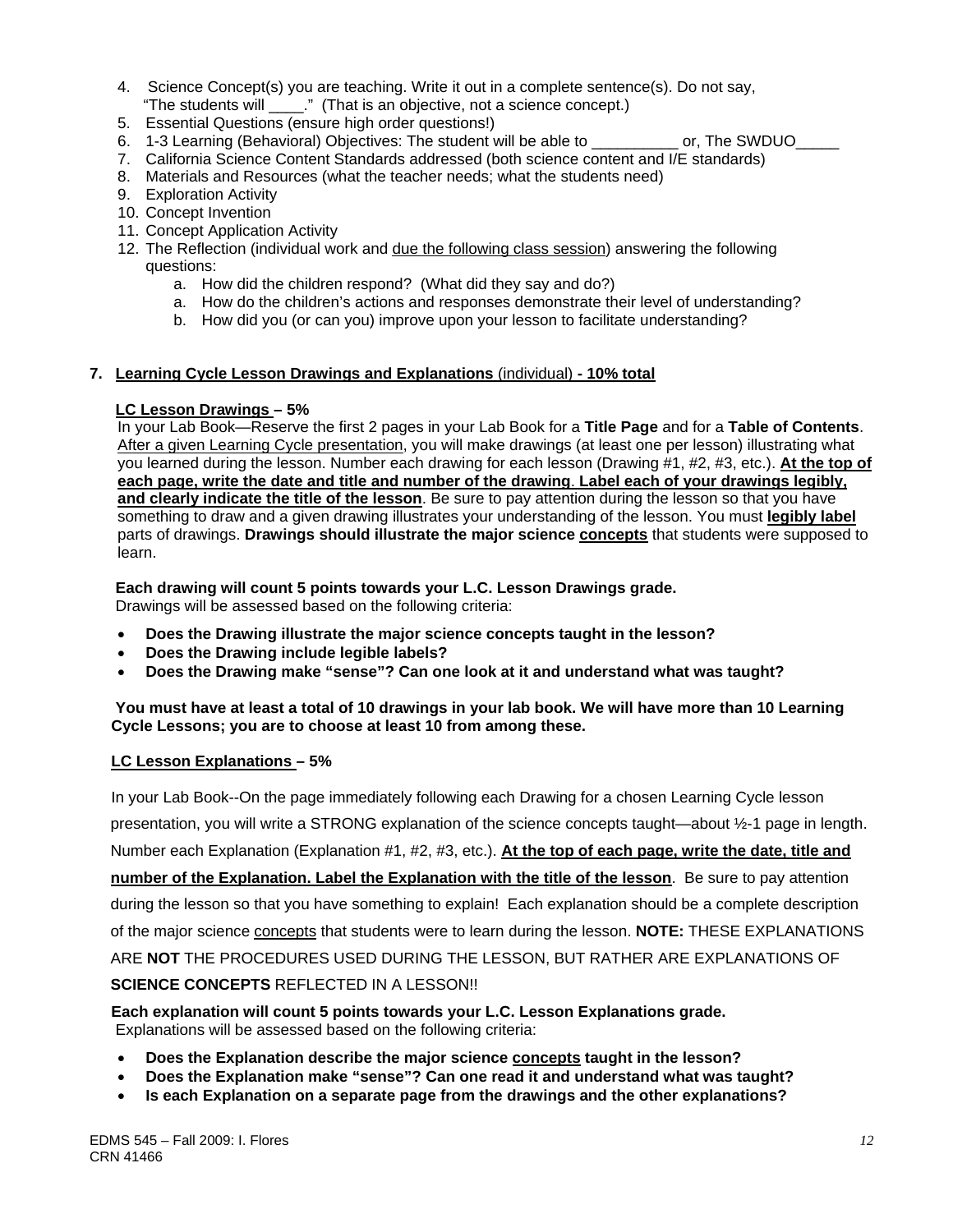**You must have a total of at least 10 explanations that correspond to the 10 drawings (at the very least) in your lab book. We will have more than 10 Learning Cycle Lessons; you are to choose 10 from among these for both drawings and explanations.** 

## **RESOURCES LIST THAT CAN HELP IN YOUR LEARNING OF SCIENCE CONTENT AND METHODS**

# **JOURNALS**

Science Scope **Physics Teacher** 

Science and Children The Science Teacher Journal of Chemical Education<br>Science Education School Science and Math Innovations in Science & Techn Science Education School Science and Math Innovations in Science & Technology Education<br>Science News American Biology Teacher Journal of Research in Science Teaching Journal of Research in Science Teaching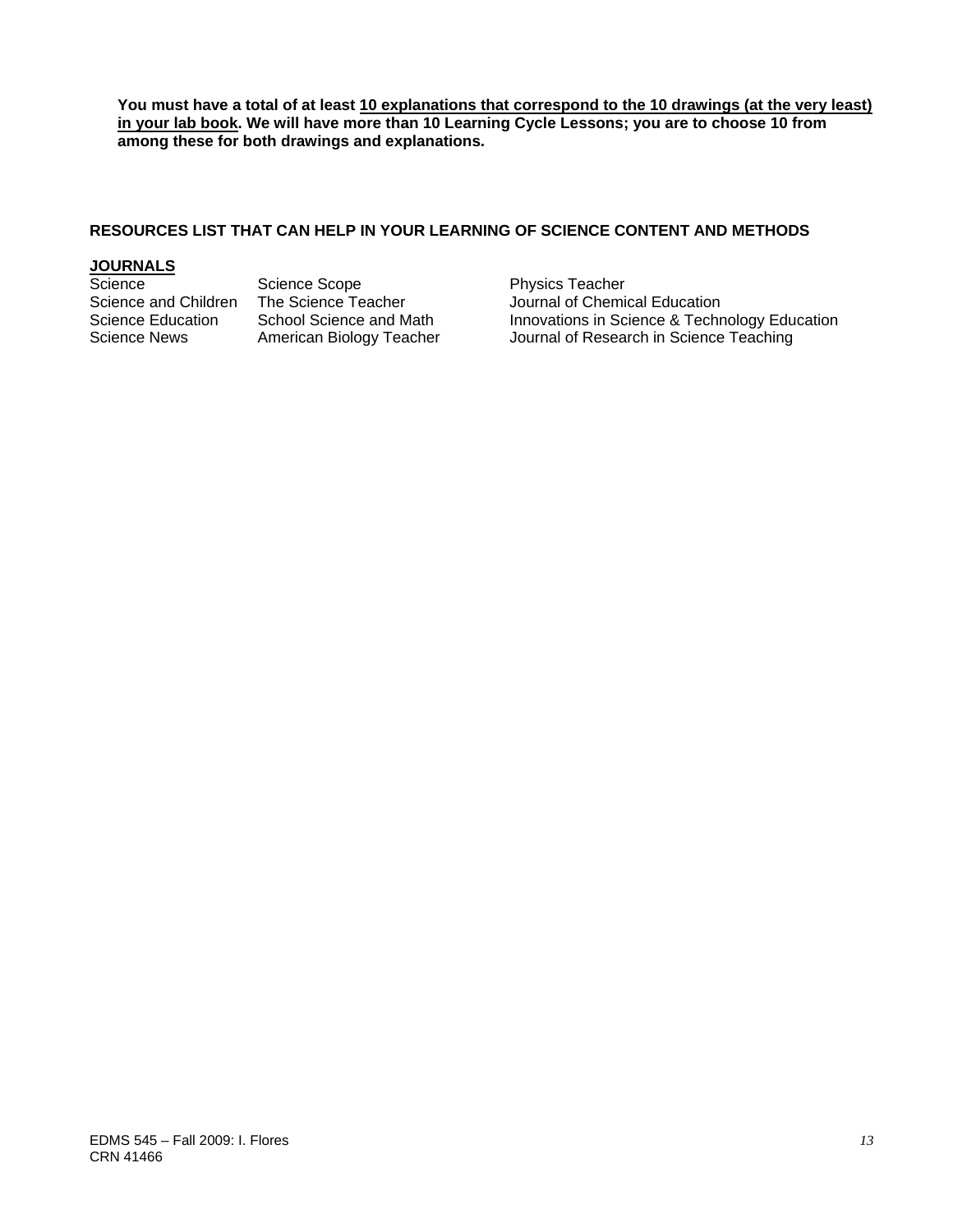| Date       | <b>Course Topics &amp; Activities</b>                                                     | <b>Readings &amp; Work Due</b>                    |
|------------|-------------------------------------------------------------------------------------------|---------------------------------------------------|
| Session    | ~ Course Overview/Syllabus Review                                                         | Bring course syllabus to class                    |
| 1          |                                                                                           |                                                   |
|            | ~ The Nature of Science                                                                   | Bring course text to class                        |
| 9/04/09    |                                                                                           | - Read Chapters 1 and 2, 3 of Teaching Science to |
|            | ~ Inquiry Processes in Science                                                            | Children as a framework for course concepts &     |
|            | Science process skills & scientific attitudes                                             | skills                                            |
|            |                                                                                           |                                                   |
|            | ~ CA Science Content Standards & Frameworks                                               | - Bring Science Content Standards (K-8) to all    |
|            |                                                                                           | classes.                                          |
|            | ~ Framework and Standards Task I, II, III                                                 |                                                   |
|            | explained                                                                                 | - Read CA Science Framework: pgs 1-22 for         |
|            | Framework & Standards groups formation                                                    | Framework & Standards: Task I due next week.      |
|            |                                                                                           |                                                   |
|            | ~ Hands-on Learning Cycle Science Lesson Plan                                             | - Read Learning Cycle Handout on WebCT            |
|            | groups sign-ups                                                                           | and bring a copy to next class                    |
|            |                                                                                           |                                                   |
|            | $\sim$ A Private Universe (tentative)                                                     | Access learning cycle info on "Weblinks"          |
|            |                                                                                           | (WebCT)                                           |
| Session    | <b>FOCUS: Sequencing Instruction to Support</b>                                           |                                                   |
| $\sqrt{2}$ | <b>Learning Outcomes</b>                                                                  | - Bring Science Content Standards (K-8) to all    |
|            |                                                                                           | classes.                                          |
| 9/11/09    | ~ Overarching themes students should learn in                                             |                                                   |
|            | Science: Big ideas in Science Teaching/Learning                                           | - Read Chapter 4, 5 or 6 of Teaching Science      |
|            |                                                                                           | to Children                                       |
|            | ~ Lesson Planning: Using The Learning Cycle to                                            |                                                   |
|            | teach science as inquiry.                                                                 |                                                   |
|            |                                                                                           | <b>DUE: Framework and Standards Task I</b>        |
|            | How do we make decisions about what to teach                                              | (individual)                                      |
|            | and the best strategies/processes to teach it?                                            |                                                   |
|            |                                                                                           | Due: Framework and Standards Task II              |
|            | What teaching strategies ensure participation of                                          | (Individual). Post to WebCT                       |
|            | ALL students?                                                                             |                                                   |
|            |                                                                                           |                                                   |
|            | <b>Writing Essential Questions</b>                                                        | <b>Framework and Standards Task III &amp;</b>     |
|            |                                                                                           | presentations due (team). Post to WebCT -         |
|            | Writing Learning Objectives to support                                                    | (one posting per team)                            |
|            | assessment in science                                                                     |                                                   |
|            |                                                                                           |                                                   |
|            | ~ Instructor-led learning cycle lesson                                                    | <b>View Disability Video</b>                      |
|            |                                                                                           | http://www.washington.edu/doit/Video/winequ.html  |
|            | ~ Hands-on Learning Cycle Lesson Plan group                                               |                                                   |
|            | formation (if not done in session 1)                                                      |                                                   |
|            |                                                                                           |                                                   |
|            | ~ Concept maps and science content                                                        |                                                   |
|            |                                                                                           |                                                   |
|            | ~ Complete work on Framework & Standards<br><b>Task III (with team) and Presentations</b> |                                                   |
| Session    | <b>FOCUS</b> on Assessment: What are the best                                             |                                                   |
| 3          | indicators to assess that students have learned                                           | - Read Chapter 7, 8 or 9 of Teaching Science      |
|            | and understood the intended outcomes?                                                     | to Children                                       |
| 9/18/09    |                                                                                           |                                                   |
|            | Making Science Content Accessible to ALL                                                  | - ** Concept Map due in BBB on one of: Ch 7, 8    |
|            | students: Strategies to ensure participation of                                           | or 9                                              |
|            | ALL students                                                                              |                                                   |
|            |                                                                                           |                                                   |
|            | $\sim$ Adapting science curriculum for children with                                      |                                                   |
|            | special needs                                                                             |                                                   |

# **EDMS 545 Tentative Course Schedule: Fall 2009 (Friday)**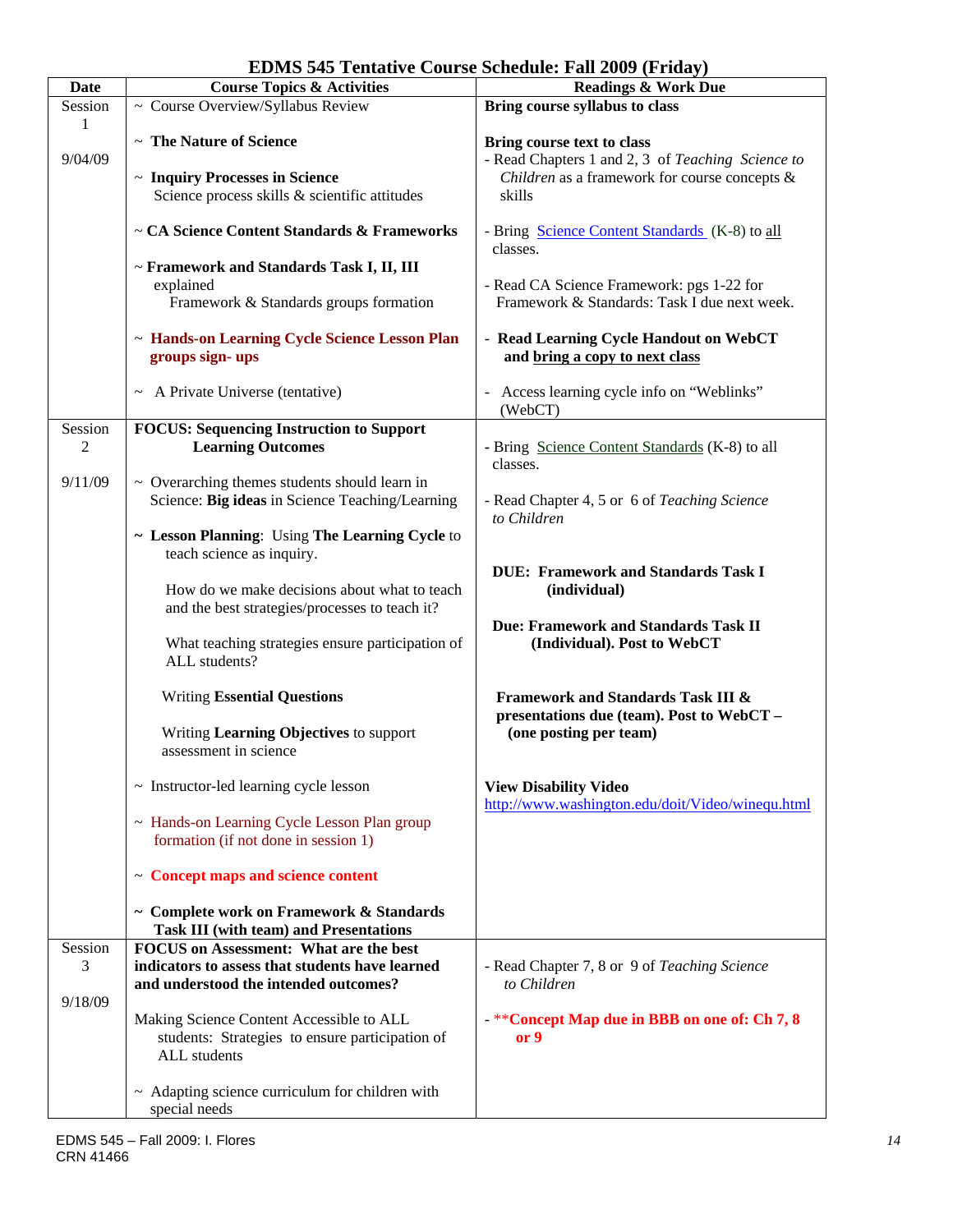|                           | $\sim$ Instructor-led learning cycle lesson                                                                    |                                                                                                            |
|---------------------------|----------------------------------------------------------------------------------------------------------------|------------------------------------------------------------------------------------------------------------|
|                           |                                                                                                                |                                                                                                            |
|                           | ~ Safety guidelines for the science classroom                                                                  |                                                                                                            |
|                           | ~ National Science Education Standards                                                                         |                                                                                                            |
|                           | <b>Learning Cycle Lesson Plan--in class work</b>                                                               |                                                                                                            |
| Session<br>$\overline{4}$ | ~ Teaching Science to English Learners                                                                         | - Read Chapter 10, 11, or 12 of Teaching Science<br>to Children                                            |
| 9/25/09                   | ~ Developing Science WebQuests and Technology<br>Resources for Science Teaching<br>Developing Science Podcasts | **Concept Map Due In BBB on one of: Ch. 10,<br>11, or 12                                                   |
|                           | $\sim$ Instructor-led learning cycle lesson                                                                    | <b>***Learning Cycle Lesson Presentations:</b><br>Teams 1, 2 & 3. Post to WebCT-one                        |
|                           | $\sim$ Science kits                                                                                            | posting per team.                                                                                          |
| Session<br>5              | $\sim$ Integrating writing into science activities                                                             | - Read Chapter 14, 15, or 16 of Teaching Science<br>to Children                                            |
|                           | ~ Instructor-led learning cycle lesson                                                                         |                                                                                                            |
| 10/02/09                  | $\sim$ Science Fairs/Exploratorium and the Inquiry<br><b>Model</b>                                             | - ** Concept Map due in BBB on one of: Ch. 14,<br>15, or 16                                                |
|                           |                                                                                                                | <b>***Learning Cycle Lesson Presentations:</b><br>Teams 4, 5, & 6. Post to WebCT--one<br>posting per team. |
| Session<br>6              | $\sim$ Instructor-led learning cycle lesson                                                                    | - Read Chapter 17, 18 or 19 of Teaching Science<br>to Children                                             |
| 10/09/09                  |                                                                                                                | **Concept Map due in BBB on one of Ch. 17,<br>18, or 19                                                    |
|                           |                                                                                                                | <b>*** Learning Cycle Lesson Presentations:</b><br>Teams 7, 8, & 9. Post to WebCT-one<br>posting per team. |
|                           |                                                                                                                | <b>Science Exploratorium LPs due in folders</b>                                                            |
| Session<br>$\tau$         | ~ Science Fair Exploratorium Presentations at<br><b>Elementary school site</b>                                 | <b>Post Science Exploratorium LP to WebCT—one</b><br>per team                                              |
| 10/16/09                  | School, grade level and time TBD                                                                               | Please ensure that your team lesson plan and                                                               |
|                           | <b>*** DUE: Learning Cycle Lesson Drawings and</b><br><b>Explanations Composition Book</b>                     | data sheets are posted to the appropriate thread<br>on the discussion board of WebCT.                      |
| Session<br>8              | $\sim$ Course Evaluations                                                                                      |                                                                                                            |
|                           | ~ Podcast Demonstrations:                                                                                      |                                                                                                            |
| 10/23/09                  | $\sim$ Course Wrap-Up                                                                                          |                                                                                                            |

*\*\* Choose three Concept Maps to submit according to the assigned dates for text readings chapters in course schedule. \*\*\*BBB = Big Blue Book*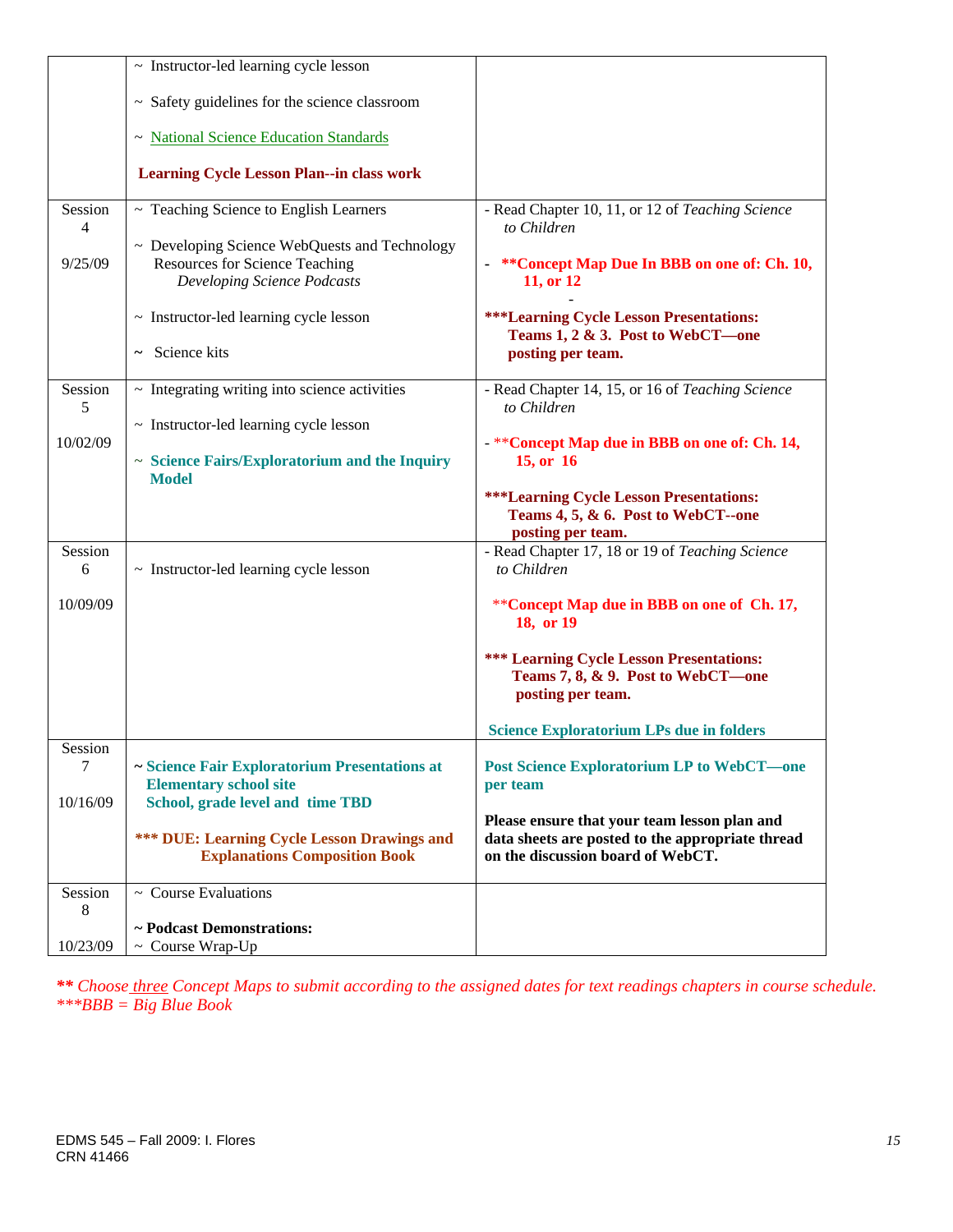## **GRADING STANDARDS**

| $A = 93-100$    | $B = 83 - 86$   | $C = 73-76$ F = 0-59 |
|-----------------|-----------------|----------------------|
| $A - = 90 - 92$ | $B - 80 - 82$   | $C_{2}$ = 70-72      |
| $B+ = 87-89$    | $C_{+}$ = 77-79 | $D = 60 - 69$        |

It is expected that students will proofread and edit all their assignments prior to submission. Students will ensure that the text is error-free (grammar, spelling), and ideas are logically and concisely presented. The assignment's grade will be negatively affected as a result of this oversight. Each assignment will be graded approximately 80% on content and context (detail, logic, synthesis of information, depth of analysis, etc.), and 20% on mechanics. All reference/resource citations should use appropriate citation form. Please consult with the American Psychological Association (APA) format in the APA Manual,  $5<sup>th</sup>$  edition for citation quidance.

**NOTE:** You must maintain a B average (3.0 GPA) in your teacher education courses to receive a teaching credential from the State of California. Courses are not accepted if final course grades are below a C+.

## **Exemplary "A" Students**

- 1. Demonstrate serious commitment to their learning, making full use of the learning opportunities available and searching out the implications of their learning for future use.
- 2. Complete all assignments thoroughly, thoughtfully and timely.
- 3. Make insightful connections between assignments and their developing overall understanding of science concepts; continually questioning and examining assumptions in a genuine spirit of inquiry.
- 4. Attends every class, always timely, and shows high level achievement of course goals.
- 5. Display a "can do" attitude, give 100%, and works to help others learn too.
- 6. Contributes a great deal to class environment, showing respect and concern for all members.

## **"B" Students**

- 1. Completes all assignments, all on time, and demonstrates the ability to summarize, analyze, and/or reflect at fairly high levels, showing consistent improvement over time.
- 2. Completes all of the reading assignments and develops thoughtful and fairly thorough responses.
- 3. Produces work that is close to professional level in terms of both content and writing, working to develop a strong command of writing, speaking, planning and presenting.
- 4. Develops presentations demonstrating significant learning.
- 5. Presents confidently and intelligently, demonstrating effective teaching skills.
- 6. Attends every class meeting and is regularly engaged during class.
- 7. Contributes to the positive environment of the class by respecting all members.

It is expected that students will proofread and edit all their assignments prior to submission. Students will ensure that the text is error-free (grammar, spelling), and ideas are logically and concisely presented. The assignment's grade will be negatively affected as a result of this oversight. Each assignment will be graded approximately 80% on content and context (detail, logic, synthesis of information, depth of analysis, etc.), and 20% on mechanics. All reference/resource citations should use appropriate citation form. Please consult with the American Psychological Association (APA) format in the APA Manual,  $5<sup>th</sup>$  edition for citation guidance.